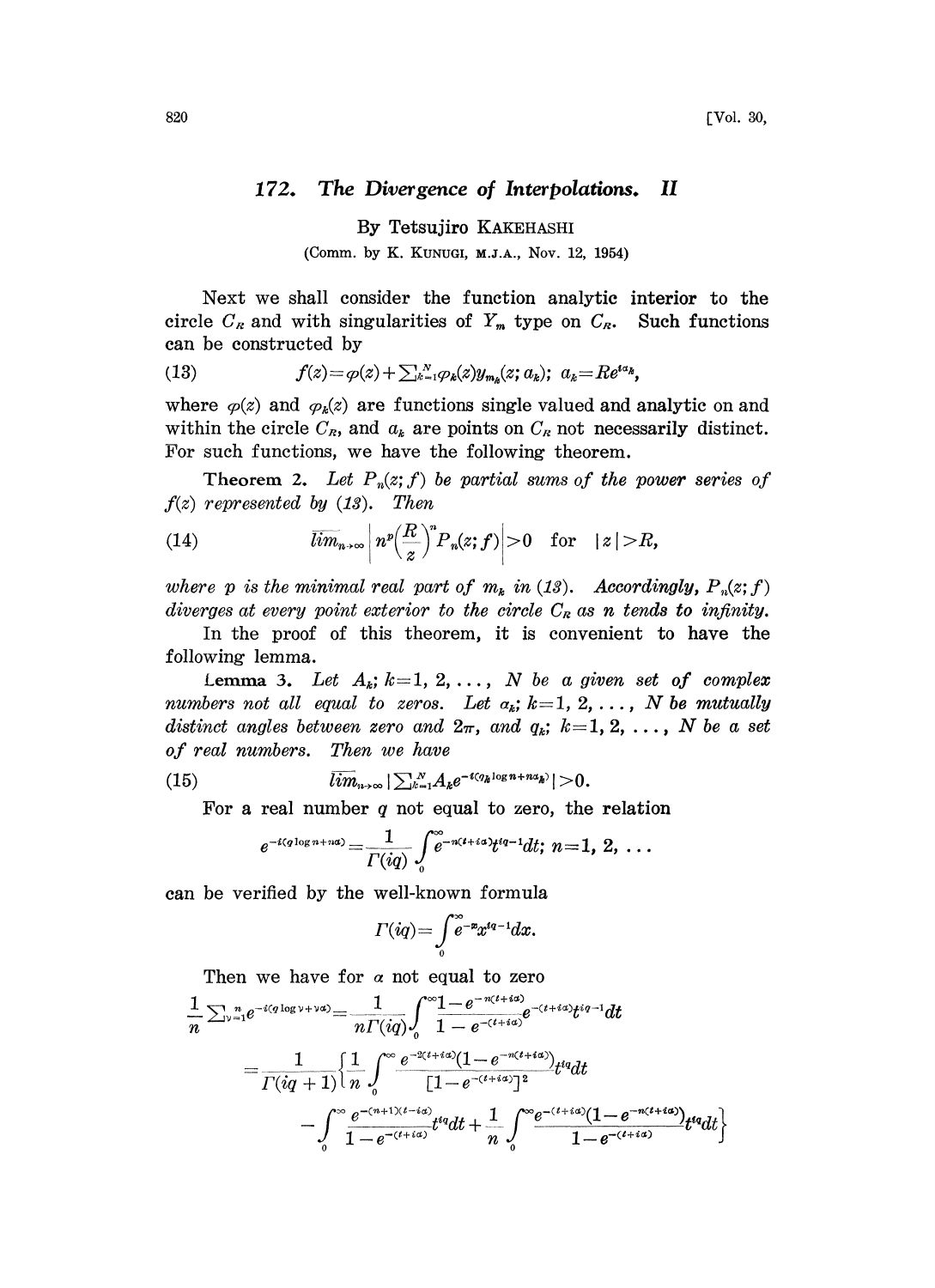by partial integrations. The last side members converge respective ly to zeros as  $n \rightarrow \infty$ , as the minimal absolute value of  $1-e^{-(t+i\alpha)}$  is positive for  $\alpha$  not equal to zero. Thus we have

(16) 
$$
lim_{n\to\infty}\frac{1}{n}\sum_{\nu=1}^n e^{-i(q\log \nu+\nu a)}=0.
$$

And we can verify that this equality is valid even for  $q$  equal to zero.

Now we shall prove the lemma. If we assume the equation

$$
lim_{n\to\infty}\sum_{k=1}^N A_k e^{-i(q_k\log n+n\alpha_k)}=0,
$$

we have, for  $A_1$  which can be assumed not to be zero,

$$
lim_{n\to\infty}[A_1+\sum_{k=2}^N A_ke^{-i((q_k-q_1)\log n+n(\alpha_k-\alpha_1))}]=0,
$$

while the arithmetic means

$$
\frac{1}{n}\sum_{\mathbf{v}=0}^{n-1}[A_1+\sum_{k=2}^N A_k e^{-i\{q_k-q_1\}\log \mathbf{v}+\mathbf{v}(a_k-a_1)\}}]
$$

tend to  $A_1$  as  $n \rightarrow \infty$  by (16). This contradicts the assumption.

Thus the lemma has been proved.

Now we shall prove Theorem 2. Let  $p$  be the minimum of the real part of  $m_k$ . From Theorem 1, we have, for z exterior to  $C_R$ ,

$$
n^{P}\left(\frac{R}{z}\right)^{n}P_{n}(z;f) = n^{P}\left(\frac{R}{z}\right)^{n}\left[\frac{1}{2\pi i}\int_{C_{R}}\frac{t^{n+1}-z^{n+1}}{t^{n+1}}\frac{\varphi(t)}{t-z}dt\right.+ \sum_{k=1}^{N}Y_{m_{k}}\left(\frac{t^{n+1}-z^{n+1}}{t^{n+1}}\frac{\varphi_{k}(t)}{t-z};a\right)\right]\sim \sum_{k=1}^{N}A_{k}n^{p-m_{k}}\left(\frac{R}{a_{k}}\right)^{n}= \sum_{k=1}^{N}A_{k}e^{-i\langle q_{k}\log n+n\alpha_{k}\rangle}n^{p-p_{k}}\sim \sum_{k=1}^{N}A_{k}^{\prime}e^{-i\langle q_{k}\log n+n\alpha_{k}\rangle},
$$

where  $p_k$  and  $q_k$  are respectively the real and imaginal part of  $m_k$ , and  $A'_k$  are equal respectively to  $A'_k$  if  $p=p_k$  and  $A'_k=0$  if  $p.<br>Now the relation (14) follows at once from Lemma 3. The$ 

Now the relation  $(14)$  follows at once from Lemma 3. theorem has been established.

3. In this paragraph, we consider the divergence of polynomials which interpolate to such a function considered in the previous paragraph.

Let  $f(z)$  be a function single valued and analytic whithin the circle  $C_{\kappa}$ ;  $|z|=R>1$  and with singularities of  $Y_{\kappa}$  type on  $C_{\kappa}$ . That is,  $f(z)$  is represented by (13). Let be given a set of points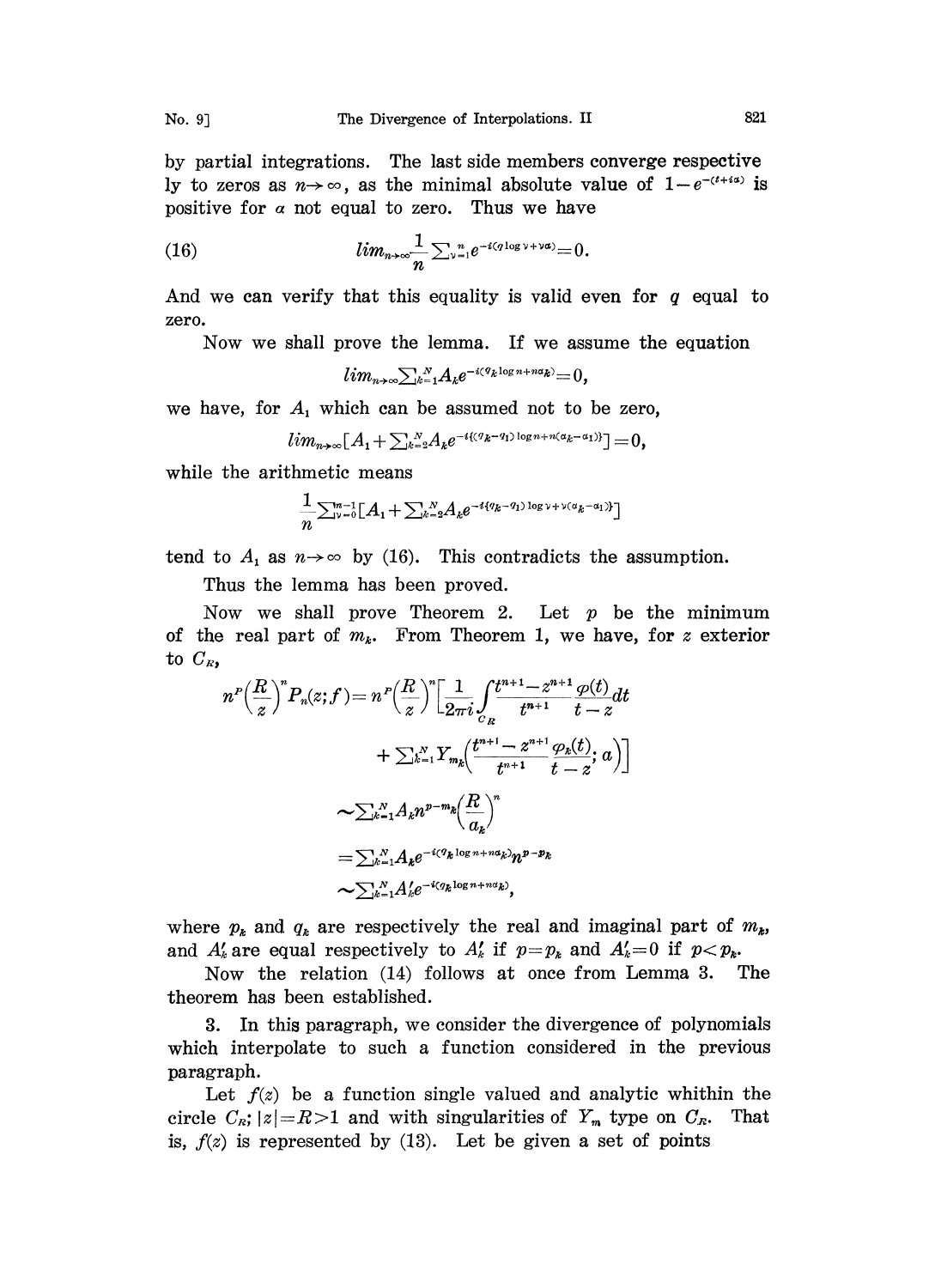822 T. KAKEHASHI [Vol. 30,

(17)

 $\sim$   $\sim$ 

which do not lie exterior to the unit circle C;  $|z|=1$ . The sequence of polynomials  $S_n(z; f)$  of respective degrees n found by interpolation to  $f(z)$  in the points  $z_1^{(n)}, z_2^{(n)}, \ldots, z_{n+1}^{(n)}$  is defined by

(18) 
$$
\begin{cases} S_n(z; f) = \frac{1}{2\pi i} \int_{c_R} \frac{W_{n+1}(t) - W_{n+1}(z)}{W_{n+1}(t)} \frac{\varphi(t)}{t - z} dt \\ + \sum_{k=1}^N Y_{m_k} \left( \frac{W_{n+1}(t) - W_{n+1}(z)}{W_{n+1}(t)} \frac{\varphi_k(t)}{t - z} dt; a_k \right), \end{cases}
$$

where

 $W_{n+1}(z) = (z - z_1^{(n)})(z - z_2^{(n)}) \cdots (z - z_{n+1}^{(n)}).$ 

Let the points  $(17)$  satisfy the condition that the sequence  $W_n(z)/z^n$  converges to a function non-vanishing and analytic for z exterior to the unit circle. That is, for any real number  $r$  greater than unity,

(19) 
$$
lim_{n\to\infty}\frac{W_n(z)}{z^n}=\lambda(z)+0 \text{ uniformly for } |z|\geq r>1.
$$

The sequence of polynomials  $S_n(z;f)$  which interpolate to  $f(z)$ in all the zeros of  $W_{n+1}(z)$  which satisfy the condition (19) has properties similar to those of the power series considered in paragraph 2. At first, we consider the following

**Theorem 3.** Let  $W_n(z)$  be the sequence of polynomials of respective degrees n such that the sequence  $W_n(z)/z^n$  converges to a function  $\lambda(z)$  non-vanishing and analytic for z exterior to the unit circle  $C; |z|=1$ , and uniformly on any finite closed set exterior to C. Let  $\varphi(z)$  be a function single valued and analytic on and within the circle  $C_R$ . Then the sequence of polynomials  $S_n(z; \varphi y_m)$  of respective degrees n which interpolate to  $\varphi(z)y_m(z; a)$  in all the zeros  $W_{n+1}(z)$  converges to  $\varphi(z)y_m(z; a)$  for z interior to  $C_R$ . The sequence  $S_n(z; \varphi y_m)$  diverges at every point exterior to  $C_R$ . Moreover, we have

(20) 
$$
lim_{n\to\infty}n^m\left(\frac{a}{z}\right)^nS_n(z;\,\varphi y_m)=B+0.
$$

(20)  $\lim_{n\to\infty} n^m \left(\frac{a}{z}\right)^n S_n(z; \varphi y_m) = B \neq 0.$ <br>The first part of the theorem, that is the convergence of  $S_n(z; \varphi y_m)$  has been well known. (Cf. Walsh: Interpolations and Approximations, American Mathematical Society C The first part of the theorem, that is the convergence of  $S_n(z; \varphi y_m)$  has been well known. (Cf. Walsh: Interpolations and Aptions (1935).)

Now we shall prove the relation (20). By the method similar to the proof of Theorem 1, we have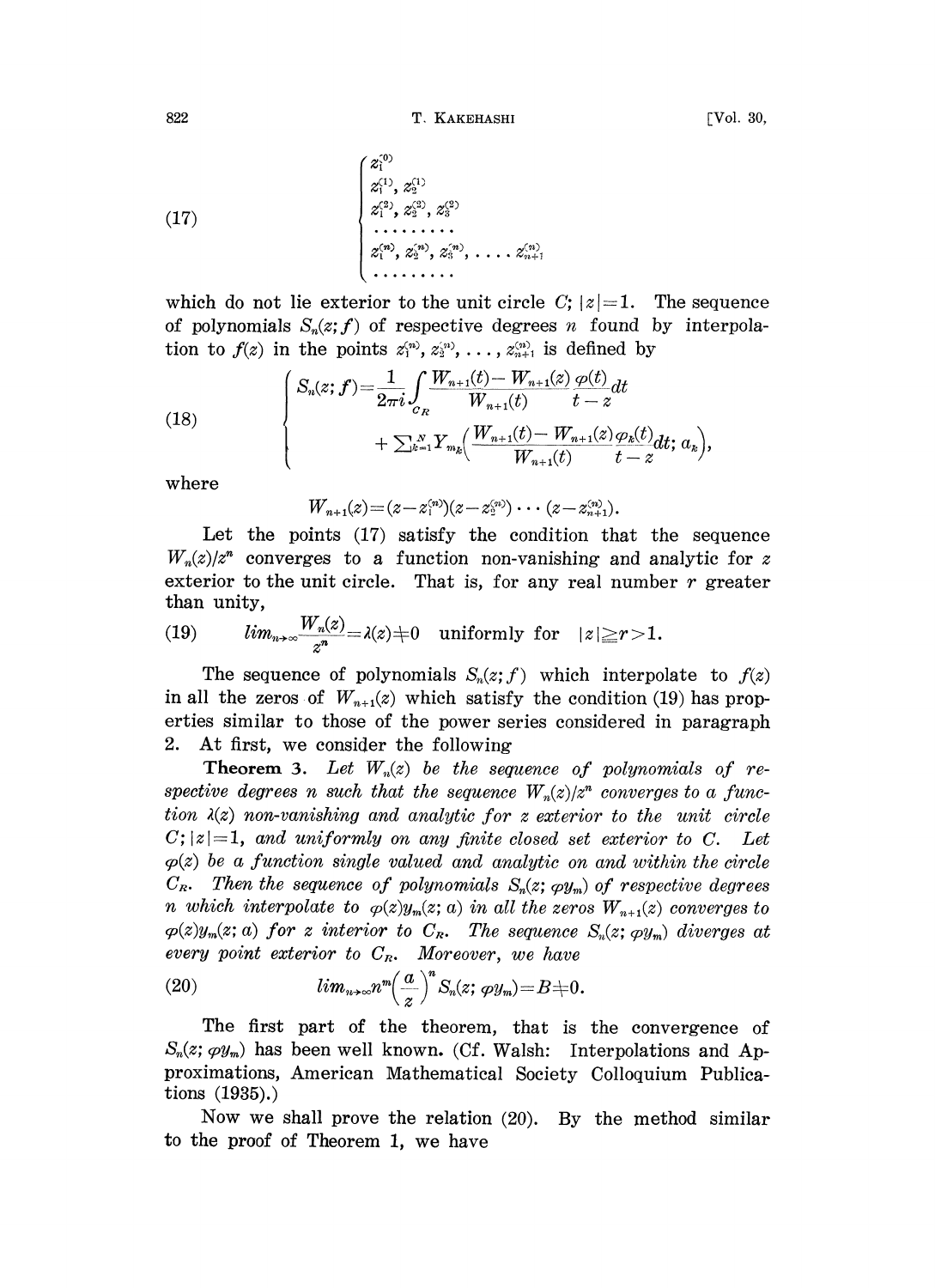$$
n^{m} \left(\frac{a}{z}\right)^{n+1} S_{n}(z; \varphi y_{m}) = n^{m} \left(\frac{a}{z}\right)^{n+1} Y_{m} \left(\frac{W_{n+1}(t) - W_{n+1}(z)}{W_{n+1}(t)} \frac{\varphi(t)}{t - z}; a\right)
$$
  

$$
\sim -n^{m} a^{n+1} \frac{W_{n+1}(z)}{z^{n+1}} Y_{m} \left(\frac{1}{W_{n+1}(t)} \frac{\varphi(t)}{t - z}; a\right)
$$
  

$$
\sim -n^{m} a^{n+1} \lambda(z) Y_{m} \left(t^{-(n+1)} \frac{\varphi(t)}{\lambda(t)(t - z)}; a\right)
$$
  

$$
+ n^{m} a^{n+1} \lambda(z) Y_{m} \left[t^{-(n+1)} \left(\frac{1}{\lambda(t)} - \frac{t^{n+1}}{W_{n+1}(t)}\right) \frac{\varphi(t)}{t - z}; a\right].
$$

We can verify that the last term of the last members tends to zero as  $n \rightarrow \infty$  by the method used in the proof of Lemma 2, that is by partial integrations as

$$
\frac{d^j}{dt^j} \Big\{ \frac{1}{\lambda(t)} - \frac{t^{n+1}}{W_{n+1}(t)} \Big\}; \quad j = 1, 2, \ldots, p
$$

converge respectively to zeros uniformly on  $C_R$  as n tends to infinity. And the first term of the last side members tends to

$$
\lambda(z)a^m \frac{\varphi(a)}{\lambda(a)(a-z)} = B \neq 0 \quad \text{for} \quad |z| > R.
$$

Thus the theorem has been established.

 $\overline{a}$ 

Next we shall consider the behavior of  $S_n(z; f)$  which interpolate to  $f(z)$  defined by (13) in all the zeros of  $W_{n+1}(z)$ .

**Theorem 4.** Let  $f(z)$  be the function represented by  $(13)$ . Let  $W_n(z)$  be the sequence of polynomials of respective degrees n such as the sequence  $W_n(z)/z^n$  converges to a function  $\lambda(z)$  non-vanishing and analytic for <sup>z</sup> exterior to the unit circle C, and uniformly on any finite closed set exterior to C. Then the sequence of polynomials  $S_n(z; f)$ of respective degrees n which interpolate to  $f(z)$  in all the zeros of  $W_{n+1}(z)$  converges to  $f(z)$  for z interior to  $C_R$ . The sequence  $S_n(z;f)$ diverges at every point exterior to  $C_R$ . Moreover, we have

(21) 
$$
\overline{\lim}_{n\to\infty}\left|n^p\left(\frac{R}{z}\right)^nS_n(z;f)\right|>0;\quad |z|>R>1,
$$

where p is the minimal real part of  $m_k$  in (13).

The validity of the relation (21) is sufficient to prove the theorem. Let p be the minimum of the real part of  $m_k$  in (13). We have, from (18) and Theorem <sup>3</sup> by the method similar to the proof of Theorem 2,